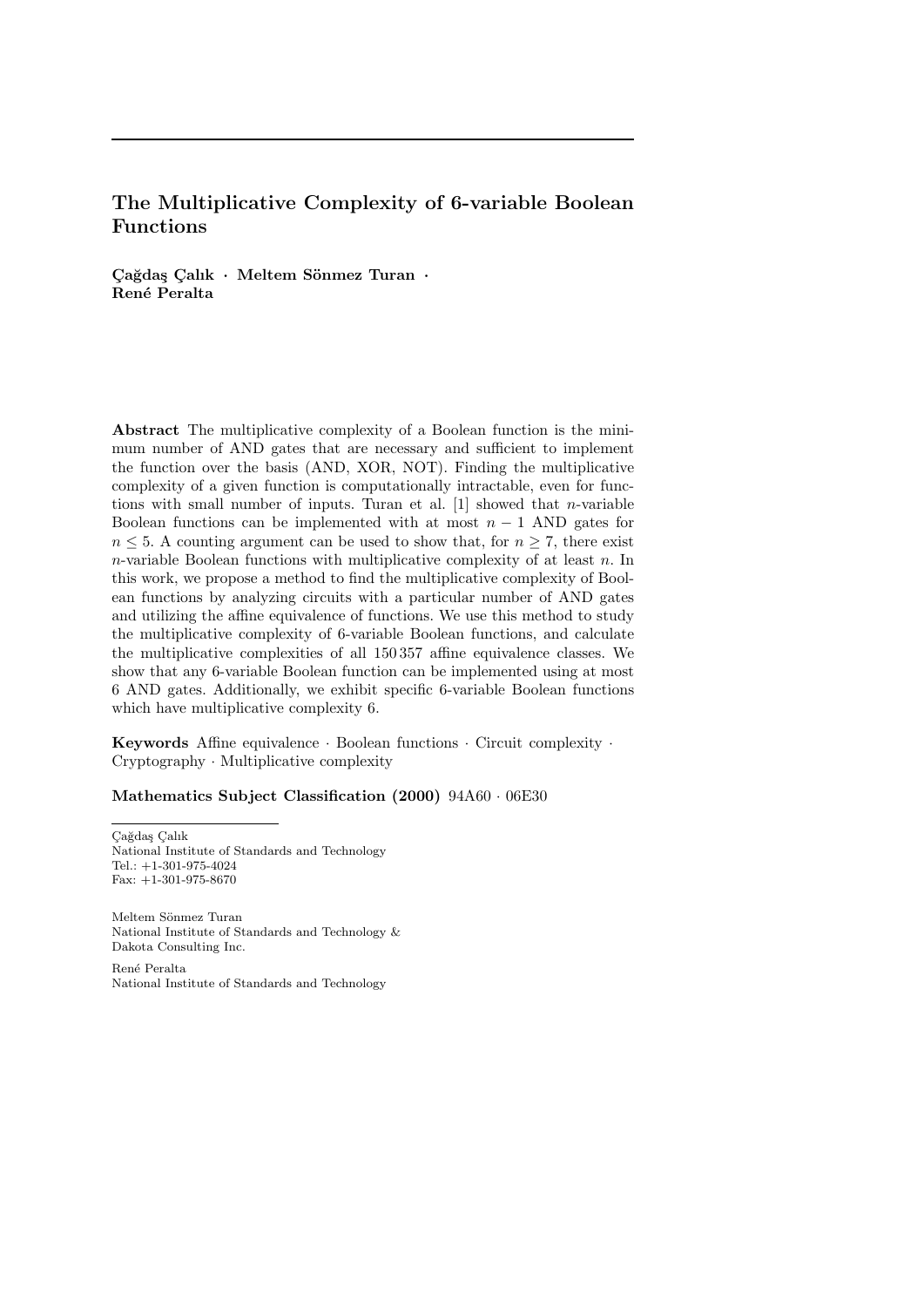# 1 Introduction

Multiplicative complexity is a complexity measure defined as the minimum number of multiplications (AND gates) that are necessary and sufficient to implement a function with a circuit over the basis (AND, XOR, NOT). In many protocols for multi-party computation (e.g., [2]), fully homomorphic encryption (e.g., [3]), and zero-knowledge proofs (e.g., [4]), processing AND gates is more expensive than processing XOR gates. Moreover, the cost of some of the countermeasures against side channel attacks is related to the number of AND gates in the implementation. For example, the complexity of higher-order masking schemes for S-boxes mainly depends on the masking complexity, which is defined as the minimum number of nonlinear field multiplications required to evaluate a polynomial representation of an  $(n, m)$ -bit S-box over  $\mathbb{F}_{2^n}$  [5].

The multiplicative complexity of a random  $n$ -variable Boolean function is at least  $2^{n/2} - O(n)$  with high probability [6]. Determining the multiplicative complexity of a given function is computationally intractable, even for small number of variables. It is known that if one-way functions exist, then given a truth table for a Boolean function of  $n$  bits, it is not possible to compute the multiplicative complexity in polynomial time in the size of the truth table [7]. Turan and Peralta [1] showed that n-variable Boolean functions can be implemented with at most  $n - 1$  AND gates for  $n \leq 5$ . Using a counting argument, Codish et al.  $[8]$  showed that there exist *n*-variable Boolean functions with multiplicative complexity at least n, for  $n \geq 7$ . It is also known that the multiplicative complexity of functions having algebraic degree d is at least  $d-1$ . This is called the *degree bound*. There are very few classes of functions for which lower bounds better than the degree bound are known (see [9]). Prior to our present work, no specific n-variable function had been proven to have multiplicative complexity larger than  $n-1$ .

We propose a method to find the multiplicative complexity of Boolean functions. We use this method to study the multiplicative complexity of 6 variable Boolean functions. The method used by Turan and Peralta in [1] uses heuristics that do not provide optimal solutions for 6-variable Boolean functions. Here, the problem of finding the multiplicative complexity distribution of 6-variable Boolean functions is reduced to finding the multiplicative complexities of the 150 357 affine equivalence classes constructed in [10]. The multiplicative complexity of each class is determined by processing all circuits with a particular number of AND gates and then identifying the classes that could be generated by those circuits. We give a complete distribution of the multiplicative complexities of 6-variable Boolean functions and show that they can be implemented with at most 6 AND gates. Our techniques also enable us to exhibit specific 6-variable functions which have multiplicative complexity 6.

The organization of the paper is as follows. Section 2 gives definitions and preliminary information about Boolean functions and affine equivalence relations. Section 3 provides algorithms to construct and evaluate circuits. Section 4 focuses on the multiplicative complexity of 6-bit Boolean functions. Section 5 concludes the paper.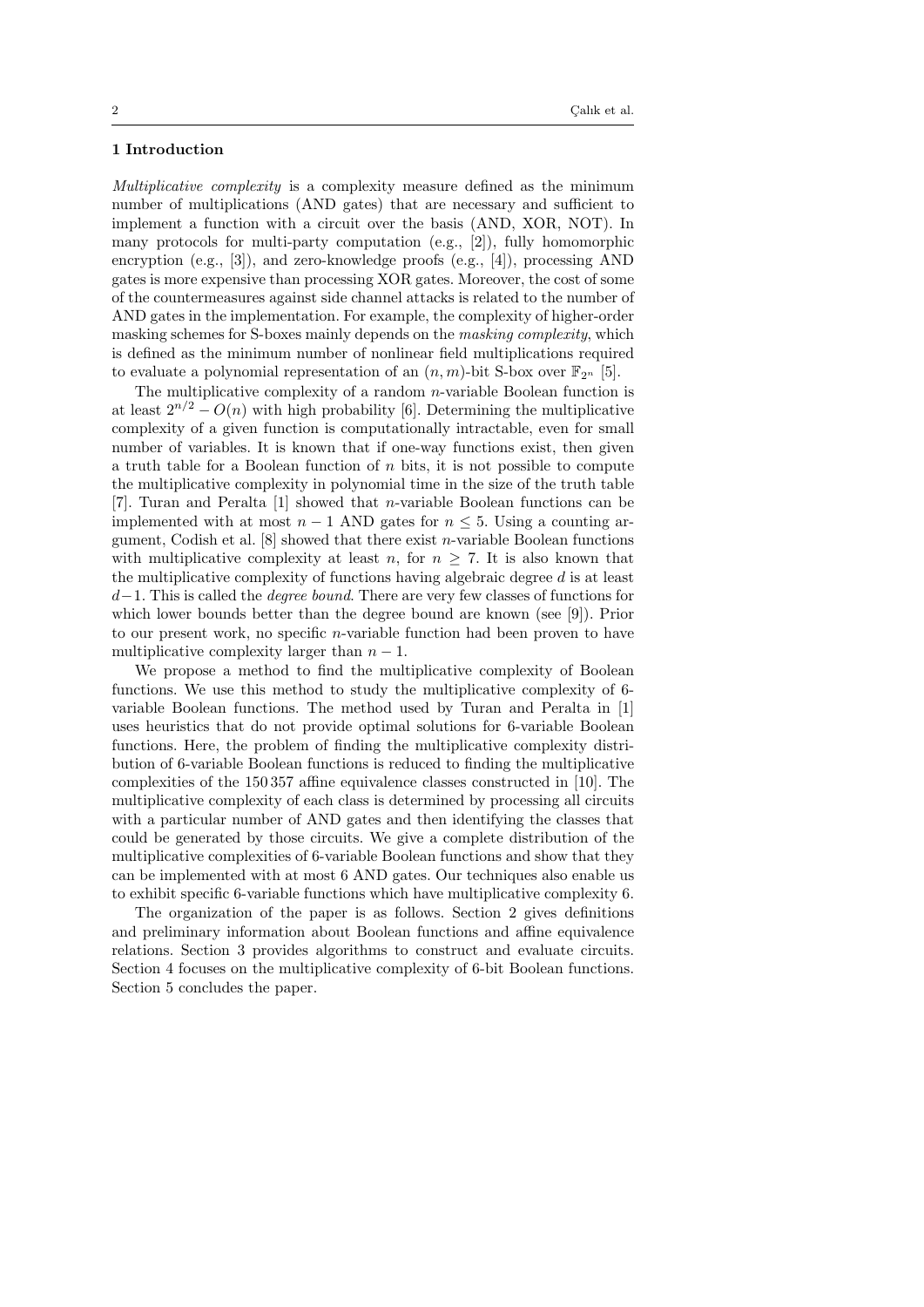## 2 Preliminaries on Boolean Functions

Let  $\Bbb F_2$  be the finite field with two elements and let  $\Bbb F_2^n$  denote the *n*-dimensional vector space over  $\Bbb{F}_2$ . An *n*-variable Boolean function f is a mapping from  $\Bbb{F}_2^n$ to  $\mathbb{F}_2$ . Let  $B_n$  be the set of *n*-variable Boolean functions, clearly  $|\tilde{B_n}| = 2^{2^{n}}$ . A Boolean function  $f \in B_n$  can be represented uniquely by the multivariate polynomial defined by

$$
f(x_1, \ldots, x_n) = \bigoplus_{u \in \mathbb{F}_2^n} a_u x^u \tag{1}
$$

where  $a_u \in \mathbb{F}_2$  and  $x^u = x_1^{u_1} x_2^{u_2} \cdots x_n^{u_n}$  is a monomial composed of the variables for which  $u_i = 1$ . This polynomial is called the *algebraic normal form* (ANF) of f. The degree of a Boolean function is the highest number of variables in a monomial for which  $a_u = 1$  in its ANF representation. The Boolean functions of the form  $f(x) = a_1x_1 + \ldots + a_nx_n + a_0$ , where  $a_i \in \Bbb{F}_2$ , are called affine functions. If  $a_0 = 0$ , f is called a *linear* function.

The Walsh transform of an n-variable Boolean Function  $f$  at point  $w \in \Bbb F_2^n$ is defined as

$$
W_f(w) = \sum_{x \in \mathbb{F}_2^n} (-1)^{f(x) \oplus w \cdot x},\tag{2}
$$

where  $w \cdot x$  is the inner product  $w_1x_1 + \ldots + w_nx_n$ . The vector  $[W_f(\overline{0}), \ldots, W_f(\overline{2^n-1})]$ is called the Walsh spectrum of f.

The *autocorrelation* of an *n*-variable Boolean Function  $f$  at point  $w \in \mathbb{F}_2^n$ is defined as

$$
R_f(w) = \sum_{x \in \mathbb{F}_2^n} (-1)^{f(x) \oplus f(x \oplus w)}.
$$
 (3)

The vector  $[R_f(\overline{0}),...,R_f(\overline{2^n-1})]$  is called the *autocorrelation spectrum* of f.

**Definition 1** An affine transformation  $(A, a, b, c)$  from f to g in  $B_n$  is a mapping of the form  $g(x) = f(Ax + a) + b \cdot x + c$ , where A is a non-singular  $n \times n$  matrix over  $\Bbb{F}_2$ , and  $a, b \in \Bbb{F}_2^n$  and  $c \in \Bbb{F}_2$ . We call  $(A, a)$  the *inner* transformation and  $(b, c)$  the *outer* transformation.

Two functions f, g are affine equivalent if there exist affine transformations between them. Affine equivalence is an equivalence relation. An algorithm to check whether two functions are equivalent is given in [10]. This algorithm also outputs an affine transformation between the input functions, if one exists. Constructing all equivalence classes is feasible for  $n \leq 6$ . In 1972, Berlekamp and Welch [11] described the 48 classes on 5-variable Boolean functions. In 1991, Maiorana [12] classified the 150 537 classes on 6-variable Boolean functions. This result was independently verified by Fuller [10] and Braeken et al. [13]. For  $n = 7$ , Hou [14] determined the number of equivalence classes to be  $\approx 2^{65.78}.$ 

Properties of Boolean functions such as multiplicative complexity, algebraic degree, the set of absolute values in the Walsh spectrum, and the set of absolute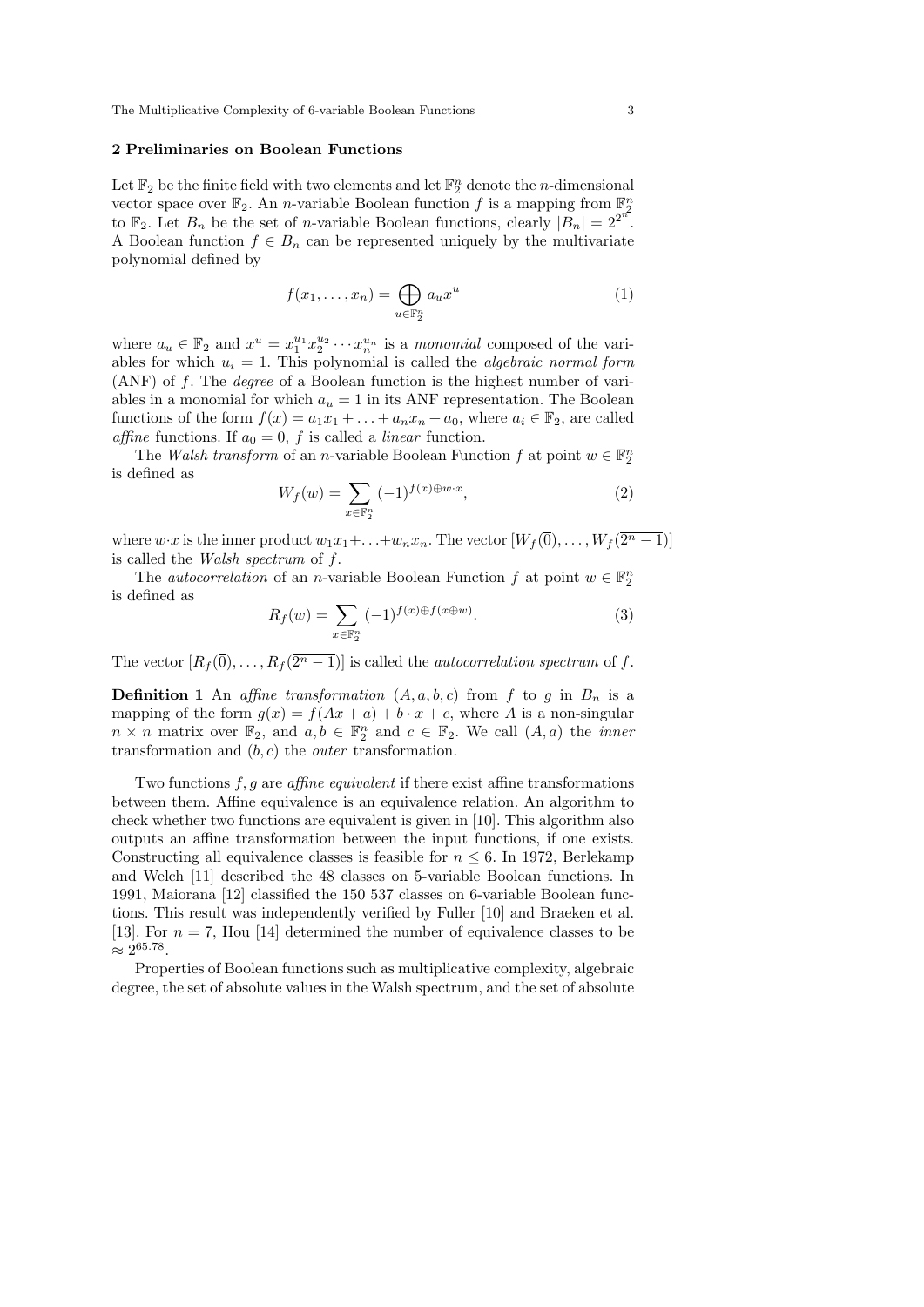values in the autocorrelation spectrum remain unchanged after applying an affine transformation. These properties are said to be affine invariant [15] and they provide a useful tool for showing whether two functions are affine equivalent or not.

## 3 Boolean Circuits and Topologies

**Definition 2** A *Boolean circuit*  $C$  with  $n$  inputs and 1 output is a directed acyclic graph where the inputs and the gates are the nodes, and the edges correspond to the Boolean-valued wires. The fanin and fanout of a node is the number of wires going in and out of the node, respectively. The nodes with fanin zero are called the input nodes and are labeled with an input variable from  $X_n = \{ x_1, \ldots, x_n\}$ . The circuits we consider here have exactly one node with fanout zero, which is called the *output node*. AND gates have fanin two. XOR gates have fanin one or more.

Each Boolean circuit  $C$  with  $n$  input nodes computes a Boolean function  $f \in B_n$ . When a Boolean vector  $\bar{x} \in \{ 0, 1\}^n$  is fed to the input nodes, the logic gates compute the function where the output node gets the value  $f(\bar{x})$ . Any Boolean function can be evaluated using the basis  $\Omega = \{ \text{AND} (\wedge )$ , XOR  $(\oplus)$ , NOT  $(\neg)$ . Since  $\neg x = x\oplus 1$ , it is also possible to replace the NOT gates with XOR gates, when the constant 1 is allowed to be used as an input node.

It is not hard to verify that a circuit computing the function  $f$  can be put in the following canonical form without changing the number of AND gates (see figure 3b for an example).

- 1. the circuit output is an XOR gate;
- 2. outputs of AND gates are inputs to XOR gates, and never inputs to AND gates;
- 3. inputs of AND gates are outputs of XOR gates;
- 4. inputs of XOR gates are either inputs to the circuit or outputs of AND gates;
- 5. there are no negation gates;
- 6. if  $f(0) = 0$  then the constant 1 is not used;
- 7. if  $f(0) = 1$  then the constant 1 is an input to the output XOR gate. This is the only use of the input 1 in the circuit;
- 8. the set of AND gates is labeled as  $A = \{a_1, \ldots, a_k\}$ ;
- 9. the AND gates are numbered topologically, with no gate being an ancestor of a lower-numbered gate;
- 10. XOR gates have fanout one (for intermediate gates) or zero (for the output gate);
- 11. the set of XOR gates is labeled as  $B = \{ b_1, \ldots, b_{2k+1}\}$ ;
- 12.  $a_i$  has inputs  $b_{2i-1}$  and  $b_{2i}$ , and the output node is  $b_{2k+1}$ .

## Fig. 1: Canonical form for a circuit computing the function  $f$

Unless otherwise specified, we will be assuming that circuits are in canonical form. The notation defined in Figure 2 will be useful in the rest of this paper.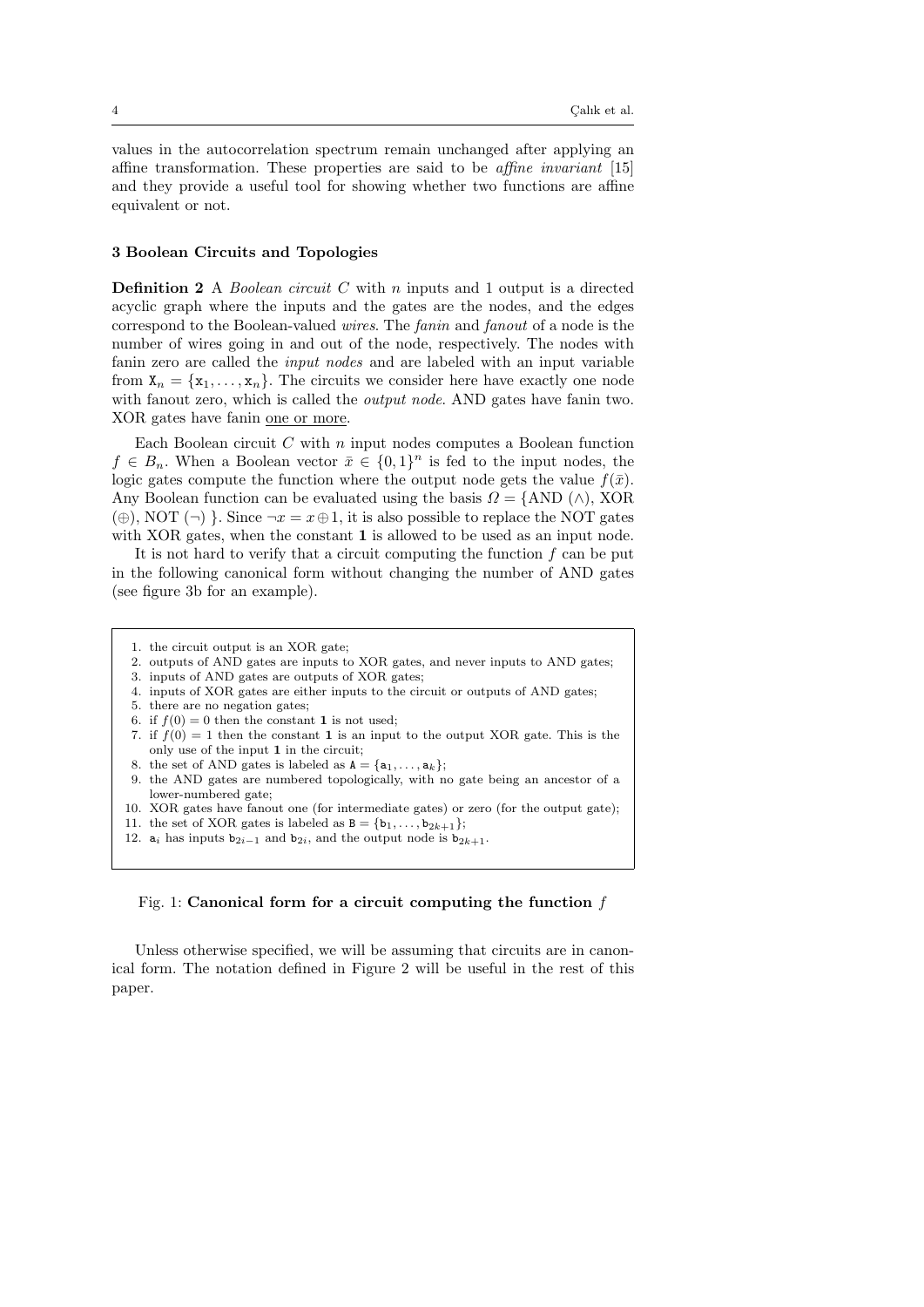Let  $S_i$  be the set of AND gates that are inputs to the *i*th XOR gate  $b_i$ . Let  $L_i$  be the set of inputs to  $\mathbf{b}_i$  not in  $S_i$ . Note that the elements of  $L_i$  are either input nodes or the constant 1.

# Fig. 2: The  $L$  and  $S$  sets

**Notation:** Given a set V of nodes, let  $\mathcal{X}_V$  denote the Boolean function computed as  $\bigoplus_{v\in V} v$ . <sup>1</sup> The output of the *i*-th XOR gate is  $F_{\mathbf{b}_i} = \mathcal{X}_{L_i} \oplus \mathcal{X}_{S_i}$ , and the output of the  $i$ -th AND gate is

$$
F_{\mathbf{a}_i} = (\mathcal{X}_{L_{2i-1}} \oplus \mathcal{X}_{S_{2i-1}}) \wedge (\mathcal{X}_{L_{2i}} \oplus \mathcal{X}_{S_{2i}}).
$$
\n
$$
\tag{4}
$$

**Definition 3** Given a circuit, the ordered list  $(L_1, \ldots, L_{2k+1}, S_1, \ldots, S_{2k+1})$  is called the trace of the circuit. The ordered list  $[(S_1, S_2), (S_3, S_4), \ldots, (S_{2k-1}, S_{2k})]$ shows the relations between the AND gates, and is called the topology of the circuit. The ordered list  $(L_1, \ldots, L_{2k+1})$  shows the linear inputs to the XOR gates, and is called the *input to the topology.*  $S_{2k+1}$  is called the *output mask.* 

Note that the trace of a circuit does not contain all the information about the circuit. So it is not possible to reconstruct a circuit from its trace.

By using the gate numbering given in Figure 1, the topology of the circuit can be expressed in graphical form. We use the procedure of Algorithm 1.

|          | <b>input</b> : $\{(S_{2i-1}, S_{2i})\}_{1 \leq i \leq k}$<br><b>output:</b> A digraph  |  |  |
|----------|----------------------------------------------------------------------------------------|--|--|
|          | 1 for $i$ from 1 to $k$ do                                                             |  |  |
| $\bf{2}$ | add node $a_i$ to graph;                                                               |  |  |
|          | 3   if $S_{2i-1}$ is not empty, create an XOR node with output to $a_i$ and inputs the |  |  |
|          | elements of $S_{2i-1}$ ;                                                               |  |  |
|          | repeat the previous step with $S_{2i}$ ;                                               |  |  |
| 5 end    |                                                                                        |  |  |
|          | 6 bypass XOR gates with fan-in 1.                                                      |  |  |

Algorithm 1: Mapping topologies to directed graphs

Our depictions of topologies will not show the direction of edges (they point down) or the labels of gates (we are only interested in the structure of each graph). Table 1 contains topologies with 3 AND gates, along with their graphical representation.

Example 1 The function  $f = x_1x_2x_3 + x_1x_3 + x_1x_4 + x_2x_3 + x_4$  has multiplicative complexity 2, as is clear from  $f = x_1(x_2x_3 + x_3 + x_4) + x_2x_3 + x_4$ . circuit in canonical form that computes  $f$  is depicted in figure 3b. The trace for that circuit is

 $(\{ x_3 \} , \{ x_2 \} , \{ x_3, x_4 \} , \{ x_1\} , \{ x_4 \} , \emptyset , \emptyset , \{ a_1 \} , \emptyset , \{ a_1, a_2\} ).$ 

 $^{\rm 1}$  We abuse notation here, identifying a node with the function it computes.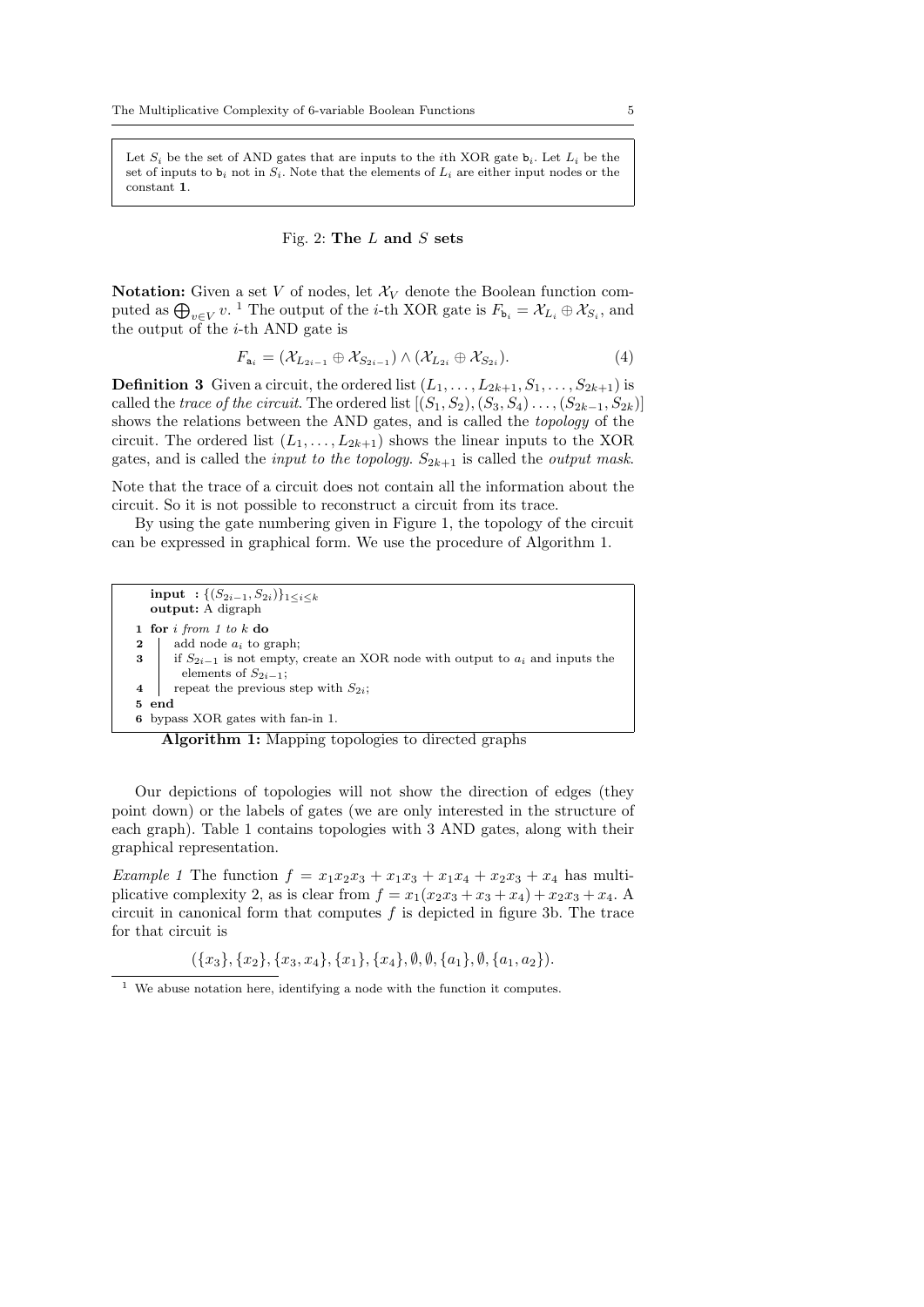| $\overline{k}$   | Topology                                                                      | <b>Graph Representation</b> |
|------------------|-------------------------------------------------------------------------------|-----------------------------|
| $\mathbf{1}$     | $[(\emptyset, \emptyset)]$                                                    |                             |
| $\overline{2}$   | $[(\emptyset, \emptyset), (\emptyset, \emptyset)]$                            | ⋒                           |
| $\boldsymbol{2}$ | $[(\emptyset, \emptyset), (\emptyset, \{a_1\})]$                              |                             |
| 3                | $[(\emptyset, \emptyset), (\emptyset, \emptyset), (\emptyset, \emptyset)]$    |                             |
| 3                | $[(\emptyset, \emptyset), (\emptyset, \emptyset), (\emptyset, \{a_2\})]$      |                             |
|                  |                                                                               |                             |
| 3                | $[(\emptyset, \emptyset), (\emptyset, \emptyset), (\emptyset, \{a_1, a_2\})]$ |                             |
| 3                | $[(\emptyset, \emptyset), (\emptyset, \emptyset), (\{a_1\}, \{a_2\})]$        |                             |
| 3                | $[(\emptyset,\emptyset),(\emptyset,\{a_1\}),(\emptyset,\{a_1\})]$             |                             |
|                  |                                                                               |                             |
| 3                | $[(\emptyset, \emptyset), (\emptyset, \{a_1\}), (\emptyset, \{a_2\})]$        |                             |
|                  |                                                                               |                             |
| 3                | $[(\emptyset,\emptyset),(\emptyset,\{a_1\}),(\emptyset,\{a_1,a_2\})]$         |                             |
| 3                | $[(\emptyset, \emptyset), (\emptyset, \{a_1\}), (\{a_1\}, \{a_2\})]$          |                             |

Table 1: List of topologies with up to 3 AND gates

The topology of the circuit is  $[(\emptyset, \emptyset),(\{a_1\}, \emptyset)]$ . The input to the topology is  $(\{ x_3 \} , \{ x_2 \} , \{ x_3, x_4 \} , \{ x_1 \} , \{ x_4\} )$ , and the output mask is  $\{ a_1, a_2\}$ . The graphical representations of the circuit and its topology are given in Figure 3.

Definition 4 Given a circuit in canonical form, a numbering of the AND gates is a proper numbering, if no gate is an ancestor of a lower-numbered gate (i.e. if the numbering does not violate topological ordering).

Definition 5 Two topologies are said to be isomorphic if one results from a proper re-numbering of the AND gates of the other.

**Definition 6** A Boolean function f is *computable* by a topology  $T$  if it is computable by a circuit whose topology is  $T$ . The set of Boolean functions that are computable by a topology  $T$  is denoted  $B(T)$ .

Clearly, if two topologies are isomorphic, then the sets of functions computable by each are the same. We state this as a proposition.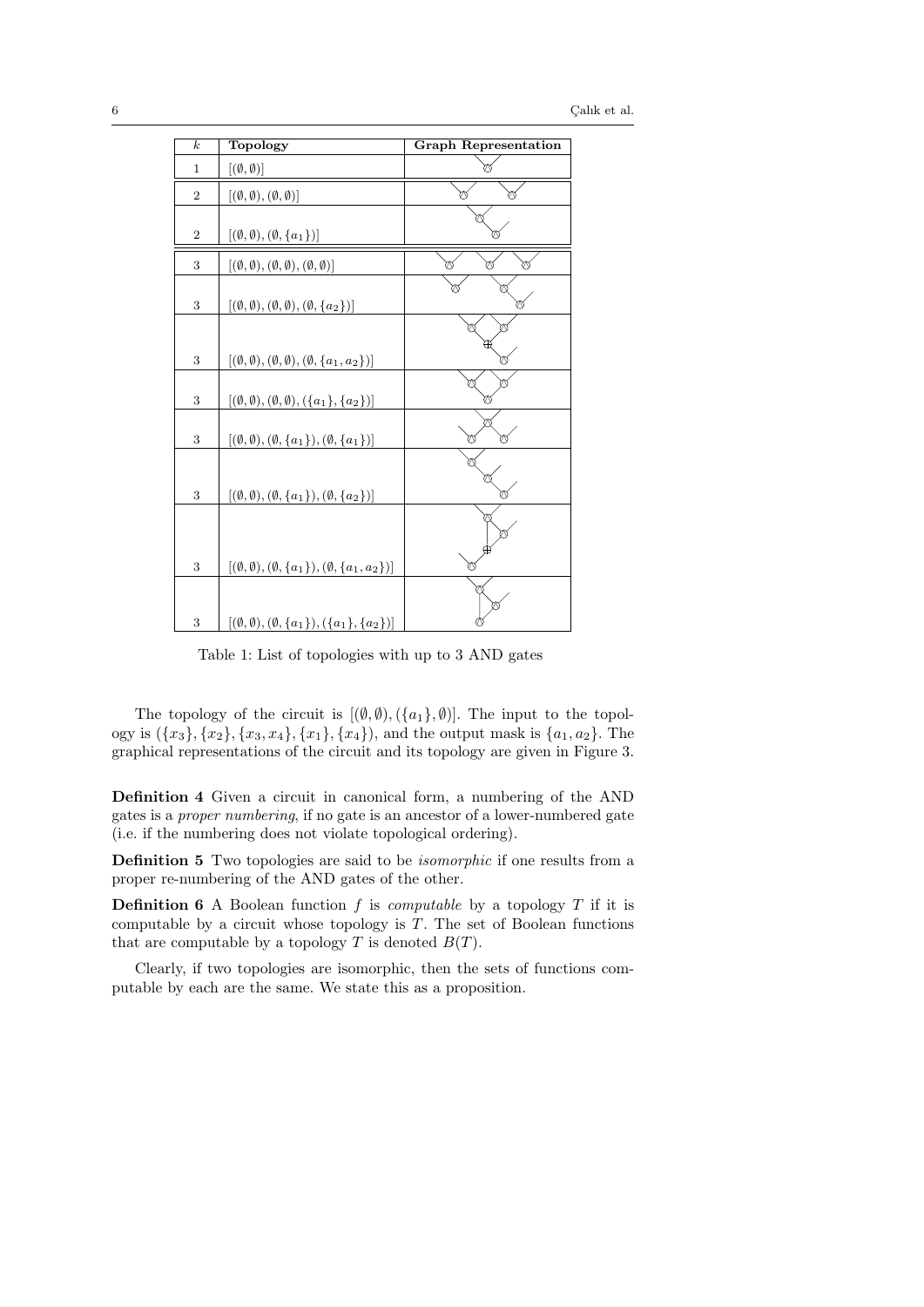

Fig. 3: Circuit and topology computing f.

**Proposition 1** If topologies T and T' are isomorphic, then  $B(T) = B(T')$ .

#### 3.1 Evaluating Topologies

Without loss of generality, the remainder of this paper only considers functions f for which  $f(0) = 0$ . These functions have negation-free circuits that are optimum with respect to multiplicative complexity. Any function for which  $f(0) = 1$  is of the form  $f(\bar{x}) = g(\bar{x}) + 1$  where  $g(0) = 0$ .

The aim of this section is to construct the set of Boolean functions that are computable by a topology  $T = [(S_1, S_2), \ldots, (S_{2k-1}, S_{2k})]$ . The set  $B(T)$  can be obtained by exhaustively evaluating the following family of circuit traces

$$
(L_1^*, \ldots, L_{2k+1}^*, S_1, \ldots, S_k, S_{2k+1}^*),
$$

where  $L_i^*$  is any subset of  $\{x_1, \ldots, x_n\}$  and  $S_{2k+1}^*$  is any subset of  $\{a_1, \ldots, a_k\}$ . However, going over all possible  $L_i^*$ 's for  $i = 1, ..., 2k + 1$  and  $S_{2k+1}^*$  quickly becomes inefficient, since there are  $(2^n)^{2k+1} \times 2^k = 2^{2kn+k+n}$  possible choices for these sets (e.g., there are  $2^{71}$  choices for a topology with 5 AND gates when  $n = 6$ ).

**Theorem 1** Let  $f \in B_n$  be computable by a topology T. If  $f'$  is affine equivalent to f, then  $f'$  is also computable by  $T$ .

Proof Let  $C = (L_1, \ldots, L_{2k+1}, S_1, \ldots, S_{2k+1})$  be the trace of a circuit with topology  $T$  that computes  $f$ . If  $f'$  is affine equivalent to  $f$ , then there exists an affine transformation  $(A, a, b, c)$  satisfying  $f'(x) = f(Ax + a) + bx + c$ . The circuit generated by applying the inner transformation  $Ax + a$  to the inputs  $\{x_1, \ldots, x_n\}$ , and adding outer transformation bx + c to  $L_{2k+1}$  constructs f'. Since the topology of the circuit is not affected by the affine transformation,  $f'$ is computable by  $T$ .

Theorem 1 implies that either all or none of the functions in an equivalence class are computable by a topology  $T$ . We say that the equivalence class of  $f \in B_n$  is computable by a topology T, if f is computable by T. Hence, in order to construct  $B(T)$ , we may construct the list of equivalence classes that are computable by T.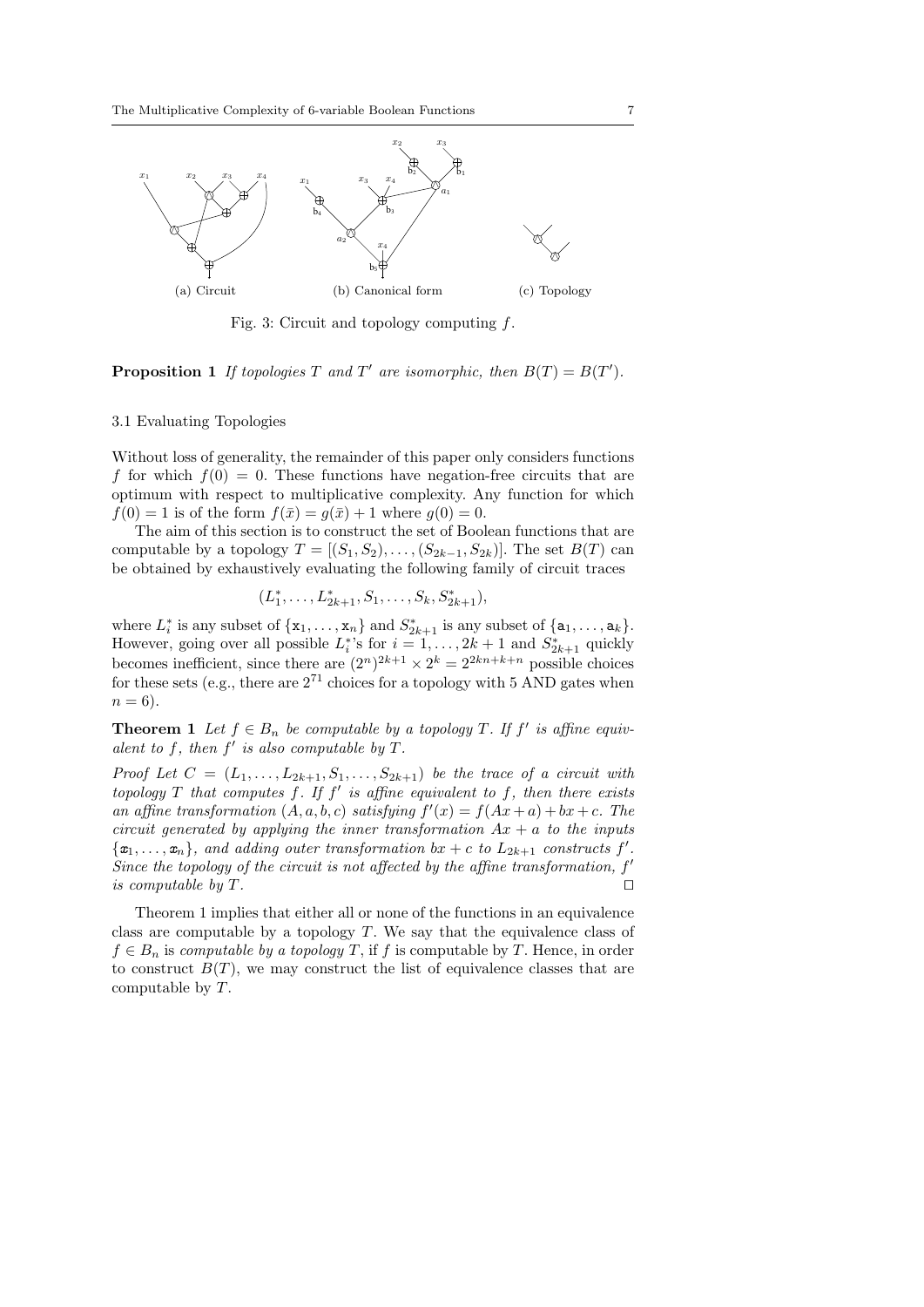Corollary 1 Consider two circuits with traces

$$
(L_1, \ldots, L_{2k+1}, S_1, \ldots, S_k, S_{2k+1})
$$
 and

$$
(L'_1, \ldots, L'_{2k+1}, S_1, \ldots, S_k, S_{2k+1}).
$$

If there exists an inner transformation  $(A, a)$  that transforms  $\mathcal{X}_{L_i} \rightarrow \mathcal{X}_{L_i'}$  for  $i = 1, \ldots, 2k$ , then the circuits compute affine equivalent functions.

To see why the corollary holds, note that the outer transformation  $(b, c)$ affecting  $\mathcal{X}_{L'_{2k+1}}$  is a specific case of an affine transformation and hence does not change the equivalence class of a function.

Corollary 1 implies that it is not necessary to evaluate an input to a circuit if a respectively affine equivalent input has already been evaluated, because the computed functions will be from the same equivalence class. Thus, the problem is to find a maximal set of inputs  $(L_1, \ldots, L_{2k})$  such that no two are affine equivalent with respect to an inner transformation. This problem corresponds to enumerating all m-dimensional subspaces in a  $2k$ -dimensional vector space. where  $m$  varies depending on  $k$ . The number of subspaces of dimension  $m$  in a vector space of dimension  $2k$  over a finite field of 2 elements is equal to the Gaussian binomial coefficient  $\binom{2k}{m}_2$  [16]. This is approximately  $2^{26}$  inputs for  $m = 6, k = 5$ . The algorithm to construct the subspaces is given in [17]. In its simplest form, to generate a sufficient set of inputs of dimension  $m$ , for each component in an input we either introduce a new variable, or choose a linear combination of the previously used variables, by taking into account that the exact number of variables to be used is m.

Example 2 Consider the vector space consisting of all linear functions on variables  $x_1, x_2, x_3, x_4$ . Denote by  $(a_1, a_2, a_3, a_4)$  the subspace generated by all linear functions  $\sum_{i=1}^4 a_i x_i$  where  $a_i \in \{ 0, 1\}$ . A maximal set of 3-dimensional subspaces in a 4-dimensional vector space  $(m = 3, 2k = 4)$  is as follows:

| $(a_1, a_2, a_3, 0),$         | $(a_1, a_2, a_3, a_1),$             | $(a_1, a_2, a_3, a_2),$       |
|-------------------------------|-------------------------------------|-------------------------------|
| $(a_1, a_2, a_3, a_1 + a_2),$ | $(a_1, a_2, a_3, a_3),$             | $(a_1, a_2, a_3, a_1 + a_3),$ |
| $(a_1, a_2, a_3, a_2 + a_3),$ | $(a_1, a_2, a_3, a_1 + a_2 + a_3),$ | $(a_1, a_2, 0, a_3),$         |
| $(a_1, a_2, a_1, a_3),$       | $(a_1, a_2, a_2, a_3),$             | $(a_1, a_2, a_1 + a_2, a_3),$ |
| $(a_1, 0, a_2, a_3),$         | $(a_1, a_1, a_2, a_3),$             | $(0, a_1, a_2, a_3)$          |

**Notation:**  $I_{n,k}$  denotes the set of subspaces of  $\{ 0, 1\}^{2k}$  of dimension at most  $min\{ n, 2k\}$ 

#### 3.2 Constructing Topologies

All topologies with k AND gates have the form  $[(S_1, S_2), \ldots, (S_{2k-1}, S_{2k})]$ , where  $S_{2i-1}, S_{2i} \subseteq \{ a_1, \ldots, a_{i-1} \}$ . The sets  $S_{2i-1}$  and  $S_{2i}$  can take  $2^{i-1}$  different values, so the total number of topologies with  $k$  AND gates is

$$
\prod_{i=1}^{k} (2^{i-1})^2 = 2^{\sum_{i=1}^{k} 2(i-1)} = 2^{k^2 - k}.
$$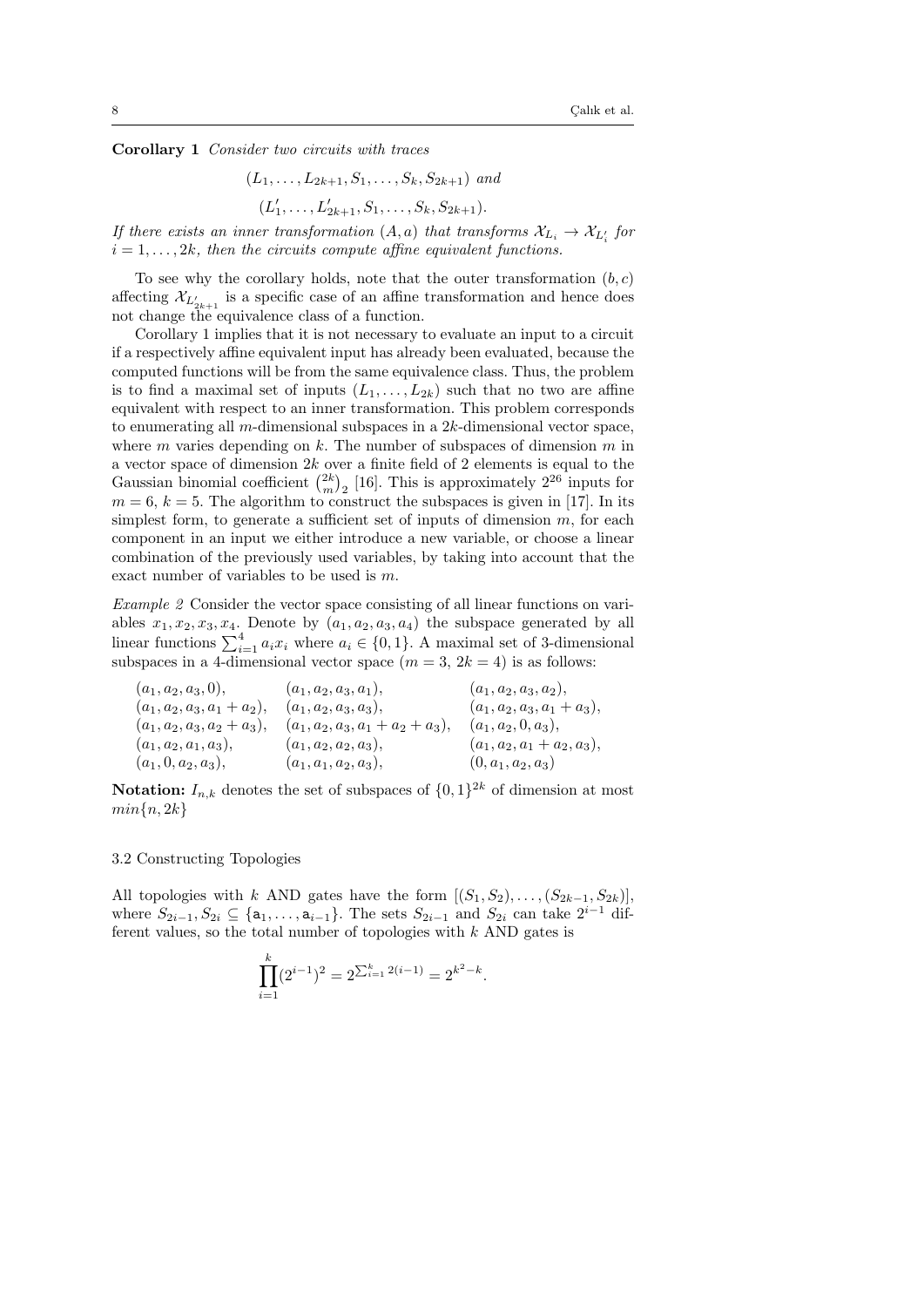However, this formula counts many topologies redundantly in the sense that there are many topologies computing the same set of Boolean functions. In addition to isomorphic topologies, redundant topologies can result from some transformations on pairs  $(S_{2k-1}, S_{2k})$  corresponding to the AND gates that define the output of AND gate  $a_i$  (see equation 4). Next, we derive some of these transformations.

**Notation:** Given two sets  $S_i, S_j \subseteq \{a_1, \ldots, a_k\}$  of AND gates, we denote by  $S_i \oplus S_j$  the symmetric difference of  $S_i$  and  $S_j$ , i.e., the set of elements that are contained in  $S_i$  or  $S_j$  but not in both.

Remark 1 Let  $h = (f + l_1)(g + l_2)$  with  $f, g, l_1, l_2 \in \mathcal{B}_n$ . Let  $l_3 = 1 + l_1 + l_2$ . Then it follows that

$$
h = (f + l_1)(f + g + l_3)
$$
  

$$
h = (f + g + l_3)(g + l_2)
$$

**Proposition 2** Let  $T = [(S_1, S_2), \ldots, (S_{2k-1}, S_{2k})]$  be a topology. Let T' be the topology formed by replacing  $(S_{2i-1}, S_{2i})$  by  $(S_{2i-1}, S_{2i-1} \oplus S_{2i})$ , and let  $T''$  be the topology formed by replacing  $(S_{2i-1}, S_{2i})$  by  $(S_{2i-1} \oplus S_{2i}, S_{2i})$ . Then  $B(T) = B(T') = B(T'').$ 

Proof Let  $F_{a_i} = (\mathcal{X}_{L_{2i-1}} \oplus \mathcal{X}_{S_{2i-1}}) \wedge (\mathcal{X}_{L_{2i}} \oplus \mathcal{X}_{S_{2i}})$  be a function generated by AND gate  $a_i$ . Then,

$$
F_{a_i'} = (\mathcal{X}_{L_{2i-1}} \oplus \mathcal{X}_{S_{2i-1}}) \wedge (1 \oplus \mathcal{X}_{L_{2i}} \oplus \mathcal{X}_{L_{2i-1}} \oplus \mathcal{X}_{S_{2i}} \oplus \mathcal{X}_{S_{2i-1}})
$$

and

$$
F_{a_i^{\prime\prime}}=(1\oplus \mathcal{X}_{L_{2i}}\oplus \mathcal{X}_{L_{2i-1}}\oplus \mathcal{X}_{S_{2i}}\oplus \mathcal{X}_{S_{2i-1}})\wedge (\mathcal{X}_{L_{2i}}\oplus \mathcal{X}_{S_{2i}})
$$

are the same functions by Remark 1.  $\Box$ 

Proposition 2 implies that for any pair  $(S_{2i-1}, S_{2i})$  in a topology, any choice of two input pairs from the set  $\{ S_{2i-1}, S_{2i}, S_{2i-1} \oplus S_{2i} \}$  for AND gate  $a_i$  will not change the set of functions computable by the topology. This motivates the following definition.

Definition 7 The following six pairs are said to be equivalent.

$$
(S_{2i-1}, S_{2i})
$$
  
\n
$$
(S_{2i}, S_{2i-1})
$$
  
\n
$$
(S_{2i-1}, S_{2i-1} \oplus S_{2i})
$$
  
\n
$$
(S_{2i-1} \oplus S_{2i}, S_{2i-1})
$$
  
\n
$$
(S_{2i-1} \oplus S_{2i}, S_{2i})
$$
  
\n
$$
(S_{2i}, S_{2i-1} \oplus S_{2i})
$$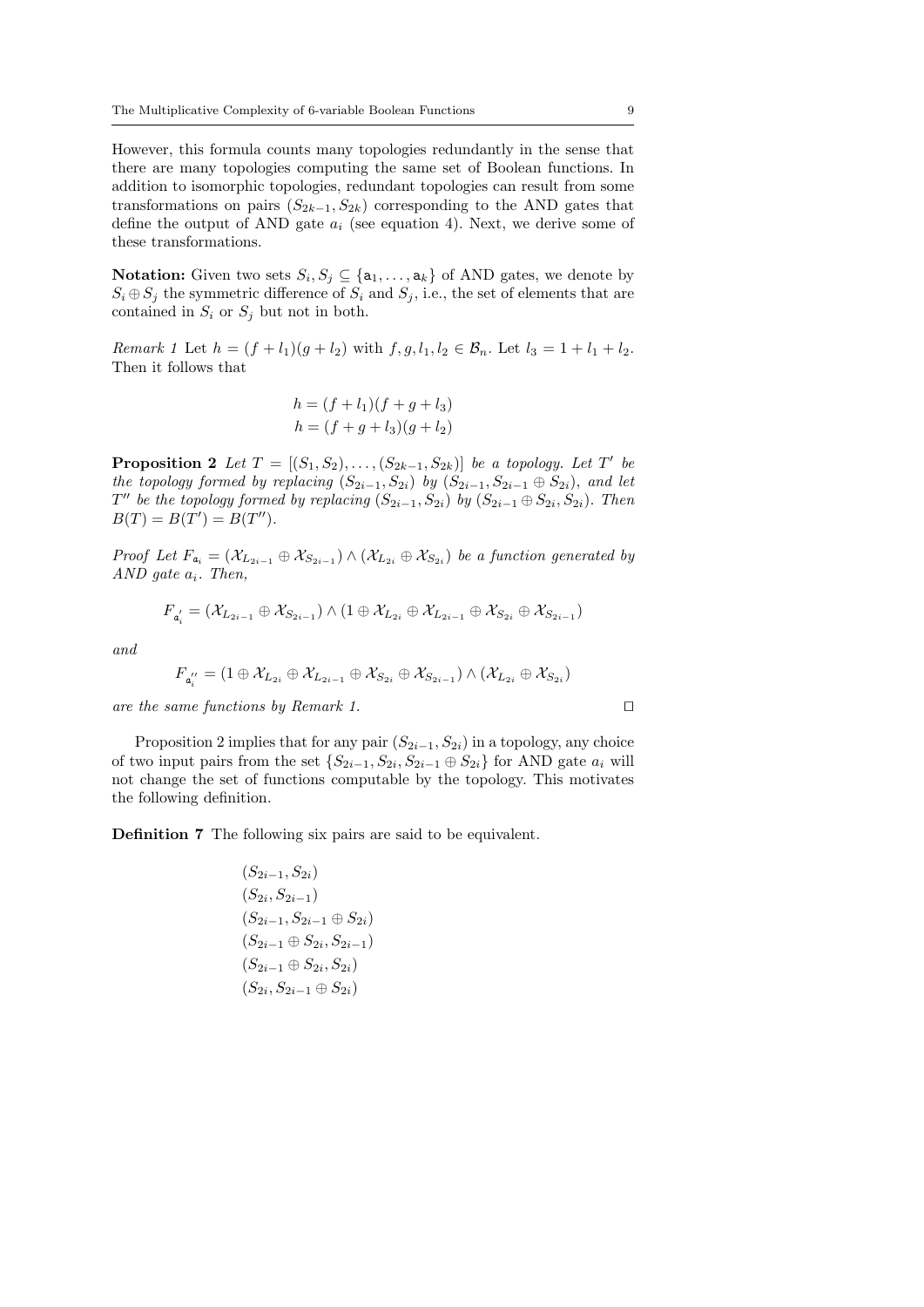From now on we will identify the pair  $(S_{2i-1}, S_{2i})$  with AND gate  $a_i$  where doing so will not cause confusion.

We represent a set  $S \subseteq \{a_1, \ldots, a_k\}$  by a k-bit mask  $(v_1, \ldots, v_k)$ , each  $v_i$  denoting the existence of  $a_i$  in S. Since each gate has two sets of inputs,  $(S_{2i-1}, S_{2i})$  is represented by a 2k-bit vector.

**Definition 8** The *minimal representation* of an AND gate  $a_i = (S_{2i-1}, S_{2i})$ in a topology is the lexicographically smallest among the set of equivalent gates listed in Definition 7.

We use Algorithm 2 to construct the set of topologies with  $k$  AND gates. The exhaustive list of topologies having up to 3 AND gates after removing the redundant ones is shown in Table 1.



Algorithm 2: Iterative construction of topologies

3.3 Finding the Multiplicative Complexity of a Boolean Function

In this section, we propose an algorithm to find the multiplicative complexity of a given Boolean function. Let  $f \in B_n$  be a Boolean function with degree d. It is known that the multiplicative complexity of f is at least  $d-1$ . The first step of the algorithm is to use Algorithm 2 to construct the topologies with  $k = d - 1$  AND gates. Then, the set of  $\binom{2k}{m}_2$  inputs for the topologies are constructed as explained in Section 3.1. If  $f$  is computable by any of the topologies, the algorithm outputs  $k$ , else k is incremented by one, and a new

Table 2: The number of topologies up to 6 AND gates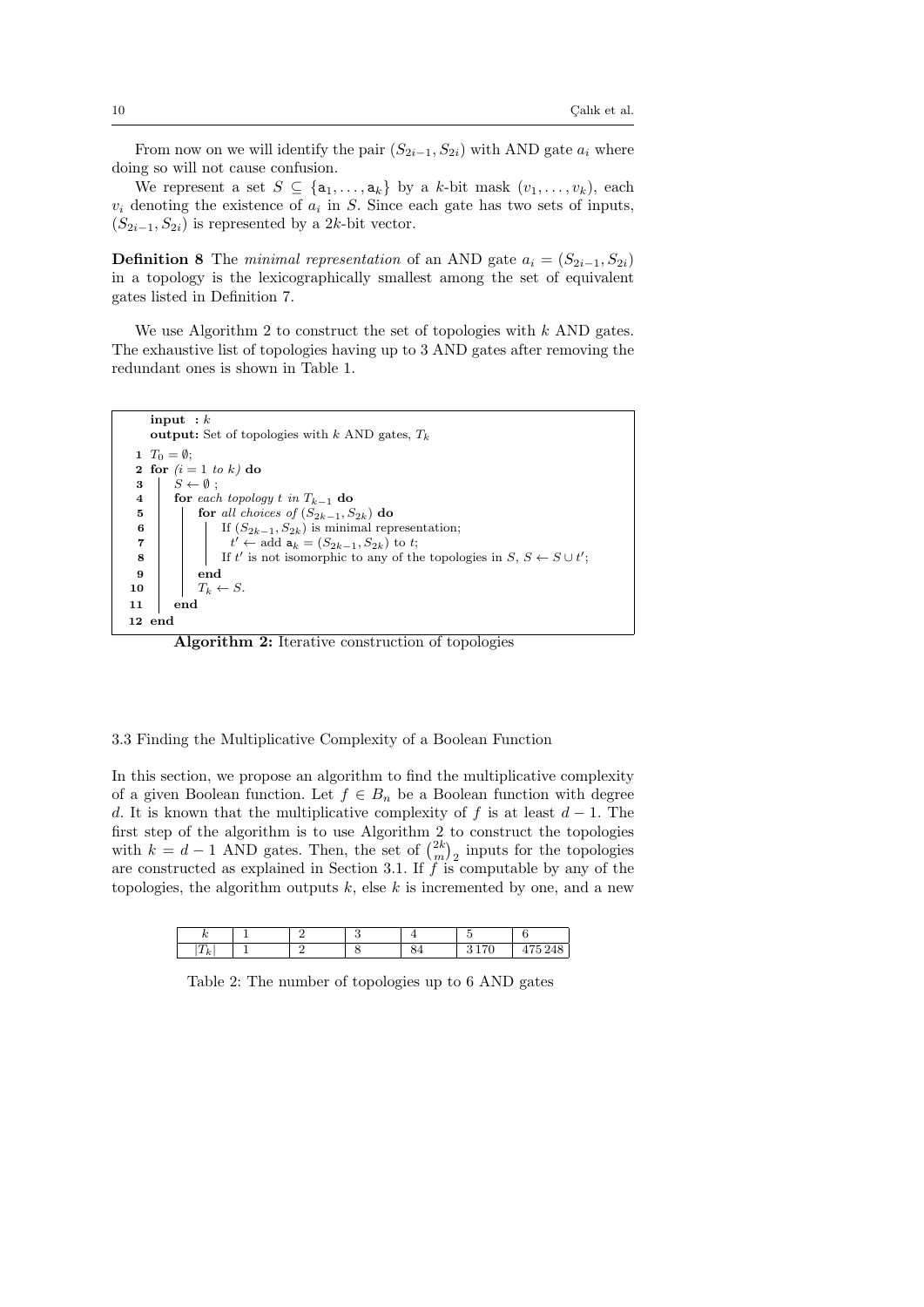

Algorithm 3: Finding the multiplicative complexity of a Boolean function

set of topologies is evaluated, until  $f$  is computable by one of the topologies, as given in Algorithm 3.

The algorithm is practical when the number  $k$  of AND gates is small. The algorithm can also be used for providing lower bounds on the multiplicative complexity of a given function, when it does not find a solution up to a particular value of k, establishing a lower bound of  $k + 1$ .

#### 4 Multiplicative Complexity of 6-bit Boolean Functions

In this section, our aim is to find the multiplicative complexities of all Boolean functions in 6-variables. The number of affine equivalence classes in  $\mathcal{B}_6$  is known to be 150 357. In this work, we use the representative functions computed in [10].

Our method can be summarized as follows: We iteratively construct and evaluate topologies until at least one function from each affine equivalence class is computed (See Algorithm 4). The algorithm identifies the set of affine equivalence classes generated by a topology, by going over all linear inputs and the output masks. Given a topology, a function is computed by providing a set of linear function inputs to this topology and combining the outputs of the AND gates with an output mask. For each function that is computed from a topology, the algorithm checks whether the function is affine equivalent to a Boolean function from the input set. If so, it means that this is the first time a function from this equivalence class is computed and the multiplicative complexity of this class is assigned the value  $k$ , and the function is removed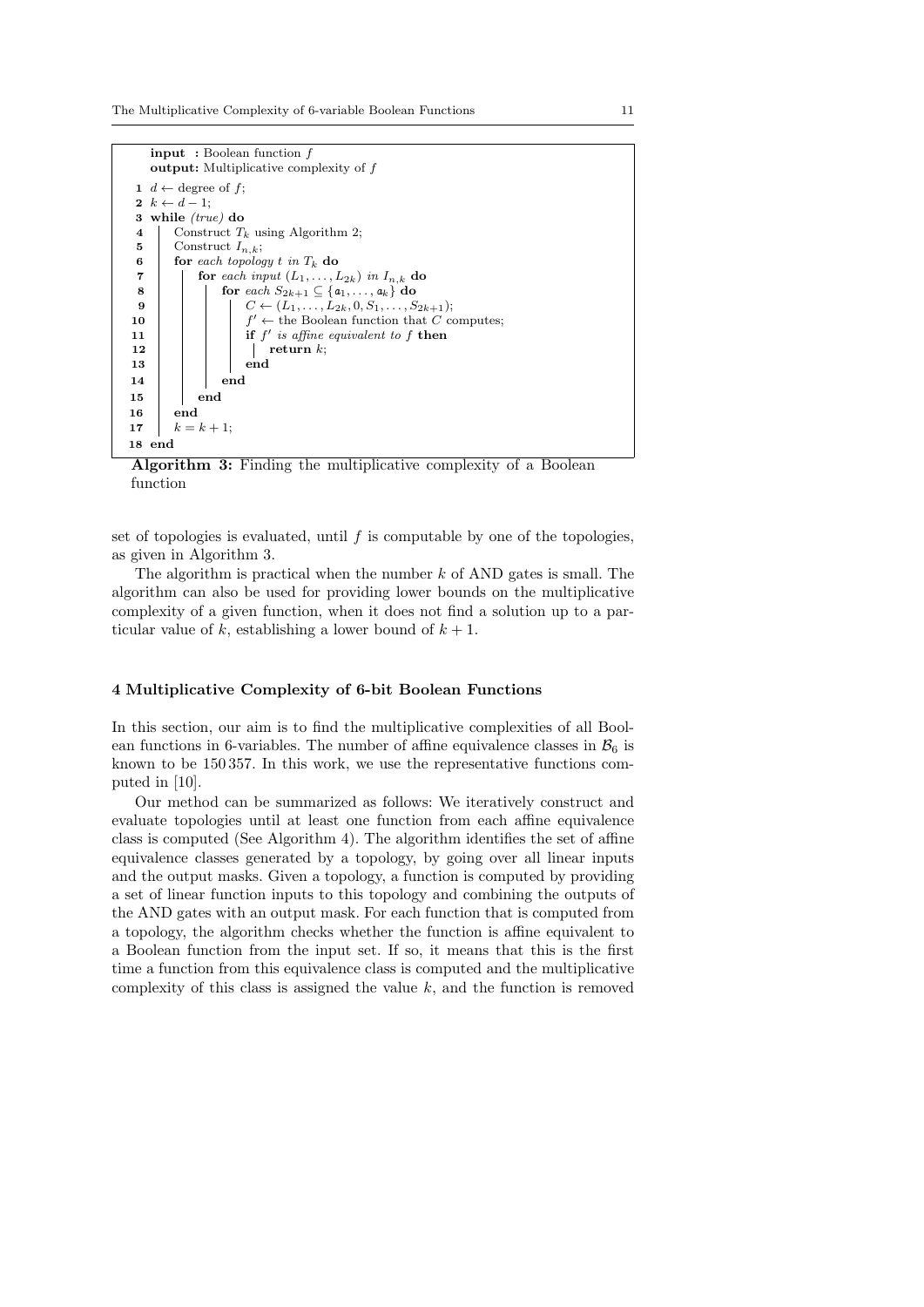from the set of input functions. The construction of topologies, described in Section 3.2, is independent of the number of variables the topology will be evaluated for. The input generation and determining the affine equivalence classes of functions is described in Sections 4.2 and 4.1, respectively.

It should be noted that an equivalence class may be generated by distinct topologies having a different number of AND gates. An equivalence class is assigned a multiplicative complexity value  $k$ , if it was generated by a topology having k AND gates and was not previously generated with a topology that had less than  $k$  AND gates. This is guaranteed by processing the topologies in order with respect to the number of AND gates.



Algorithm 4: Finding Multiplicative Complexity of 6-bit Boolean Functions

## 4.1 Determining the Equivalence Classes of Functions

An important step in finding the set of equivalence classes that is computable by a topology is determining the equivalence class of a specific function that is generated from that topology. It is crucial that this process be performed efficiently, since it will be repeated for each set of inputs supplied to a topology. An equivalence class is represented by a representative function from that class whose selection can be arbitrary.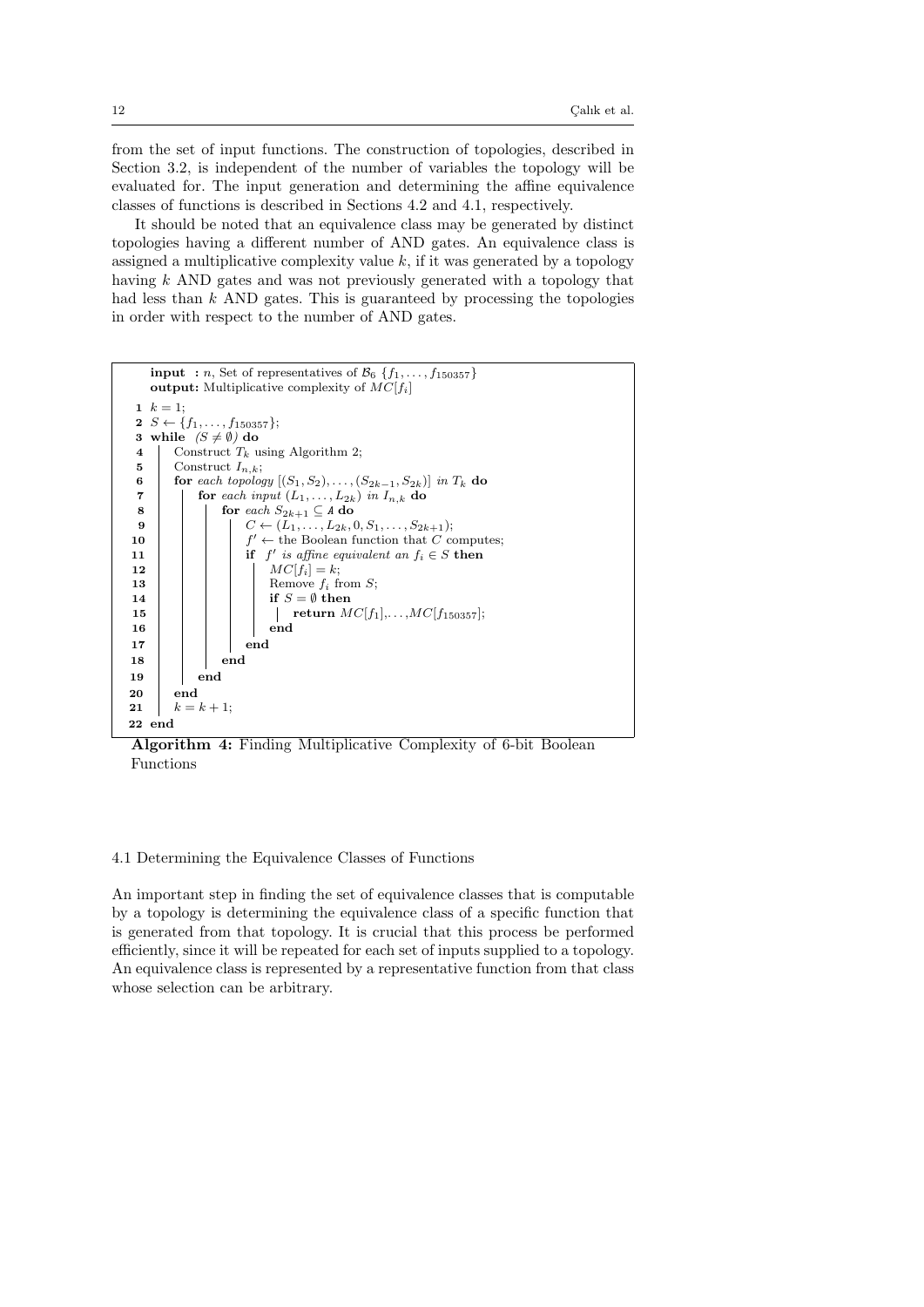Deciding on whether or not two given functions are affine equivalent is done by making use of the affine transformation invariant properties of functions, i.e., algebraic degree, absolute Walsh spectrum distribution, and absolute autocorrelation spectrum distribution. We call the values these three metrics take the *signature* of a function. For  $n \leq 5$ , the signature of a function is sufficient to determine its class because the signatures of functions in different classes are different. However, for  $n = 6$  there are a total number of 30 883 distinct signatures, which is less than the number of equivalence classes, implying that some equivalence classes have the same signature. Indeed, 17 234 of the signatures belong to a unique class, whereas the remaining 13 649 signatures are shared by two or more classes, with the maximum number of classes having the same signature being 564.

Suppose we want to determine the equivalence class of a function  $f$ . That is, we want to know which of the 150 357 representatives is affine equivalent to f. If the signature of f is among the 17 234 signatures that uniquely identifies its class, then the representative is the one associated with the signature. Otherwise, it is the case that  $f$  is affine equivalent to one of the representatives, say  $f_1, \ldots, f_m, m \geq 2$ , whose signatures are equal to that of f's. Then, we use the methods described in [10], namely the local connectivity and indicator functions to eliminate the representatives that could not be affine equivalent to f until we're left with a single candidate, which will be the representative that f is affine equivalent to.

#### 4.2 Evaluating Topologies

As described in Section 3.1, for a given n, the inputs to a topology with  $k$ AND gates are the functions that correspond to the subspaces of dimension m in a vector space of dimension  $2k$ , where  $1 \leq m \leq \min(2k, n)$ . In [1], it was shown that any Boolean function on  $n$ -variables has multiplicative complexity at most  $n - 1$  for  $n \leq 5$ . This implies that if we want to evaluate a topology with  $k \leq 5$  AND gates, the functions generated by this topology must be affine equivalent to a function that has at most  $k+1$  variables. This observation lets us reduce the number of dimensions  $m$  that must be considered when generating the inputs. Table 3 provides the list of dimensions  $m$  in a vector space of dimension 2k for  $n = 6$ .

Table 3: Size of the input combinations for evaluating topologies.

| $\boldsymbol{k}$ | (m, 2k)                   | Number of input vectors |
|------------------|---------------------------|-------------------------|
|                  | (2,2)                     |                         |
| 2                | $(3.4)$ ,<br>(4,4)        | 16                      |
| 3                | (5,6), (6,6)<br>$(4.6)$ , | 715                     |
|                  | (5,8), (6,8)              | 107950                  |
| 5                | (6.10)                    | 53743987                |
| 6                |                           | 230 674 393 235         |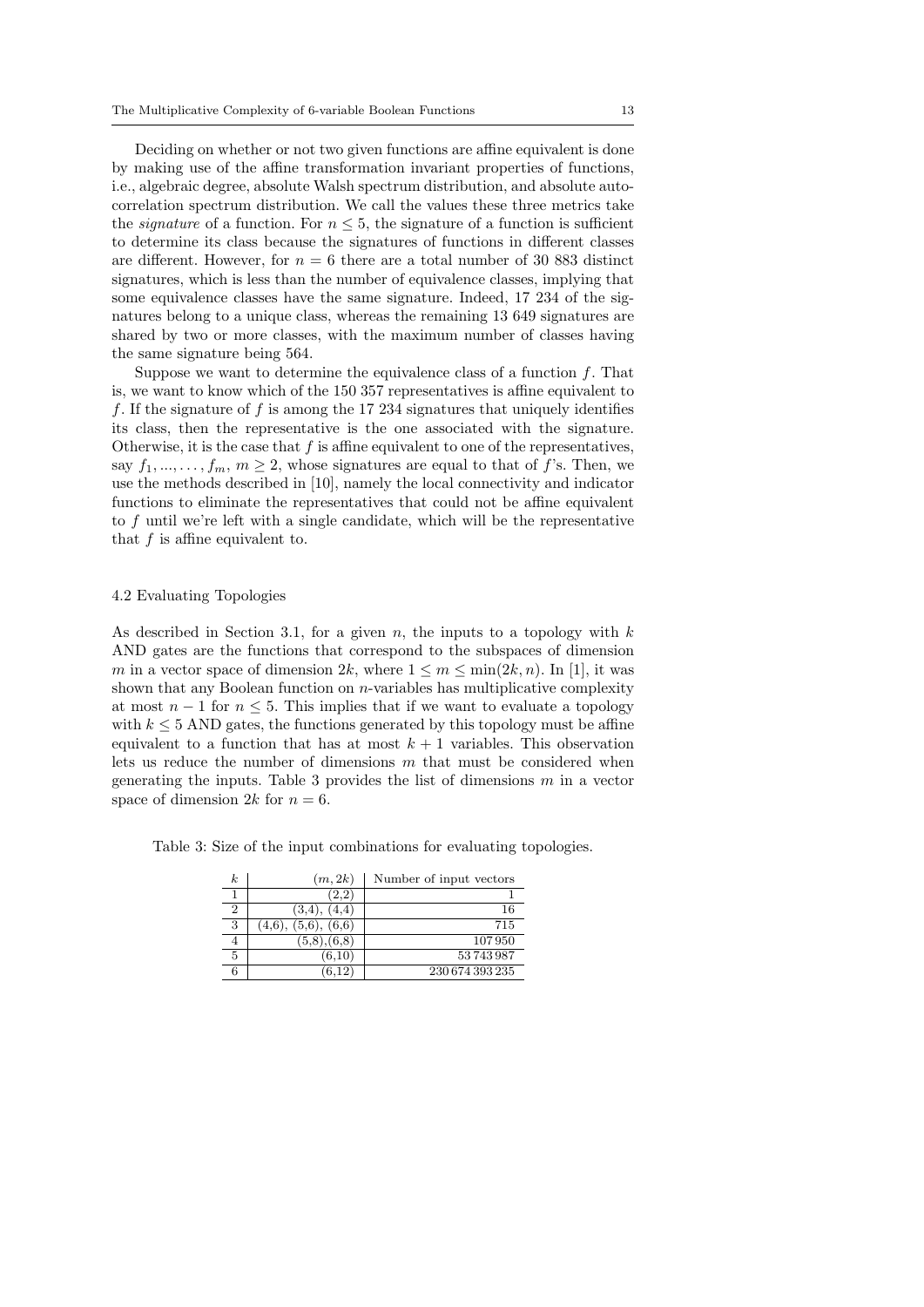## 4.3 Results

The algorithms for constructing and evaluating the topologies have been implemented in the C++ programming language. The construction of topologies up to 5 AND gates took less than a minute on a standard desktop PC, whereas topologies with 6 AND gates could be generated in approximately one day. The task of identifying the equivalence classes generated by the topologies demanded more computation due to the large number of input combinations to be evaluated. We exploited the inherent parallelism of this process by running it on a cluster, with each node processing a certain subset of the topologies. The nodes in the cluster had dual Intel Xeon E5-2630 v3 processors<sup>2</sup>  $(3.20$ GHz, 8 cores) and 64 GB memory. The total computation took 38 422 core hours.

Table 4 shows the results of the computation. The number of functions having a particular multiplicative complexity was calculated by adding the total number of functions in each equivalence class. After running Algorithm 4 up to 5 AND gates, there were still 931 equivalence classes on 6-variables that could not be generated, implying that their multiplicative complexity should be at least 6. The task of evaluating all topologies having 6 AND gates with all possible inputs was not feasible due to the large number of topologies and input combinations. Therefore, we randomly picked a subset of those topologies, and computed the remaining set of equivalence classes. This process completed in the order of hours as it was sufficient to generate one function from each class to conclude that these functions had multiplicative complexity 6.

The results can be accessed online at [18], which contains one representative from each affine equivalence class, along with a circuit for that function with a minimum number of multiplications.

| МC | $\#$ classes | #functions                 | $\log_2(\#functions)$ |
|----|--------------|----------------------------|-----------------------|
|    |              | 128                        | 7.00                  |
|    |              | 83328                      | 16.34                 |
| 2  | ച            | 73757184                   | 26.13                 |
| 3  | 24           | 281721079808               | 38.03                 |
|    | 914          | 7944756861878272           | 52.81                 |
| 5  | 148483       | 18 344 082 080 963 133 440 | 63.99                 |
| 6  | 931          | 94 716 954 089 619 456     | 56.39                 |

Table 4: Multiplicative complexity distribution of the equivalence classes and functions for  $n = 6$ .

<sup>2</sup> Commercial equipment and software referred to in this paper are identified for informational purposes only, and does not imply recommendation of or endorsement by the National Institute of Standards and Technology, nor does it imply that the products so identified are necessarily the best available for the purpose.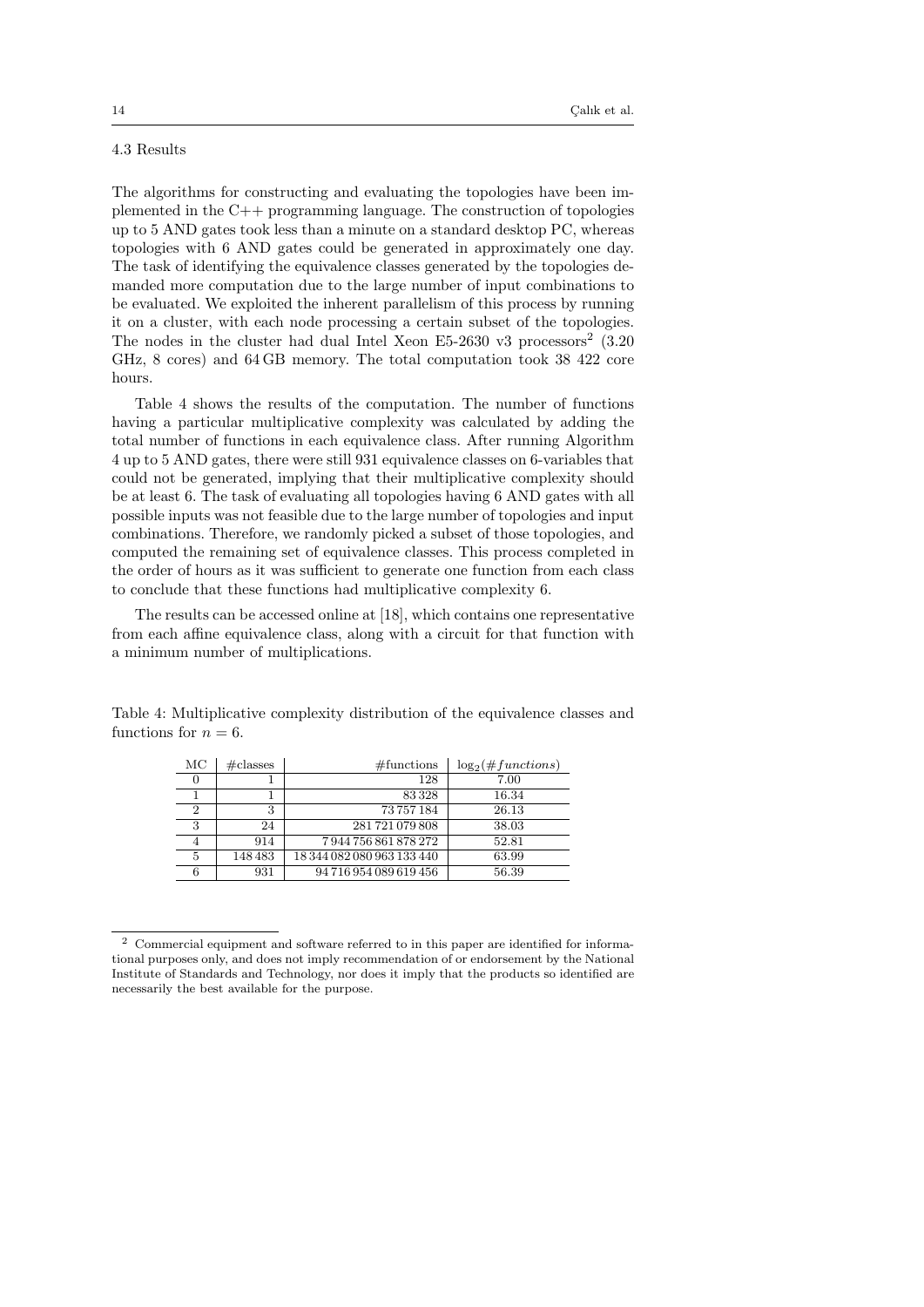Among the set of functions having multiplicative complexity 6, we list below all representatives with degree 4:

 $f_1 = x_3x_5 + x_3x_4 + x_2x_4 + x_2x_3x_6 + x_2x_3x_4x_5 + x_1x_6 + x_1x_5 + x_1x_4x_5 + x_1x_3 + x_1x_3x_4$  $+ x_1x_3x_4x_6 + x_1x_2x_5x_6$ 

 $f_2 = x_4x_5 + x_3x_4x_5 + x_2x_5 + x_2x_4 + x_2x_4x_6 + x_1x_5x_6 + x_1x_4 + x_1x_3 + x_1x_2x_4x_5$  $+x_1x_2x_3x_6$ 

 $f_3 = x_3x_5 + x_3x_4 + x_2x_4 + x_2x_3x_6 + x_2x_3x_4x_5 + x_1x_4 + x_1x_4x_5 + x_1x_3 + x_1x_3x_4$  $+x_1x_3x_4x_6+x_1x_2x_5x_6$ 

```
f_4 = x_3x_5 + x_3x_4 + x_2x_4 + x_2x_3 + x_2x_3x_6 + x_2x_3x_4x_5 + x_1x_6 + x_1x_5 + x_1x_4x_5+\,x_{1}x_{3}x_{4}+x_{1}x_{3}x_{4}x_{6}+x_{1}x_{2}+x_{1}x_{2}x_{5}x_{6}
```

```
f_5 = x_4x_6 + x_4x_5 + x_3x_5 + x_2x_3x_6 + x_2x_3x_4x_5 + x_1x_5 + x_1x_3 + x_1x_3x_5 + x_1x_3x_4+ x_1x_3x_4x_6 + x_1x_2 + x_1x_2x_5x_6 + x_1x_2x_4
```
# 5 Conclusion

We explored the multiplicative complexity of 6-variable Boolean functions and showed that they can be implemented using at most 6 AND gates. More specifically, we computed the distribution of affine equivalence classes and the number of Boolean functions with multiplicative complexity k for  $k = 0, \ldots, 6$ . We were able to exhibit specific 6-variable functions which have multiplicative complexity 6.

## 6 Acknowledgments

We thank Ray Perlner for his suggestions on enumerating the subspaces of a vector space, and Luís Brandão for helpful comments and suggestions.

#### References

- 1. Meltem Turan Sönmez and René Peralta. The Multiplicative Complexity of Boolean Functions on Four and Five Variables, pages 21-33. Springer International Publishing, Cham, 2015.
- 2. Vladimir Kolesnikov and Thomas Schneider. Improved garbled circuit: Free XOR gates and applications. In Luca Aceto, Ivan Damgård, Leslie Ann Goldberg, Magnús M. Halldórsson, Anna Ingólfsdóttir, and Igor Walukiewicz, editors, Automata, Languages and Programming, 35th International Colloquium, ICALP 2008, Reykjavik, Iceland, July 7-11, 2008, Proceedings, Part II - Track B: Logic, Semantics, and Theory of Programming  $\&$  Track C: Security and Cryptography Foundations, volume 5126 of Lecture Notes in Computer Science, pages 486-498. Springer, 2008.
- 3. Zvika Brakerski, Craig Gentry, and Vinod Vaikuntanathan. (leveled) fully homomorphic encryption without bootstrapping. In Shafi Goldwasser, editor, Innovations in Theoretical Computer Science 2012, Cambridge, MA, USA, January 8-10, 2012, pages 309-325. ACM, 2012.